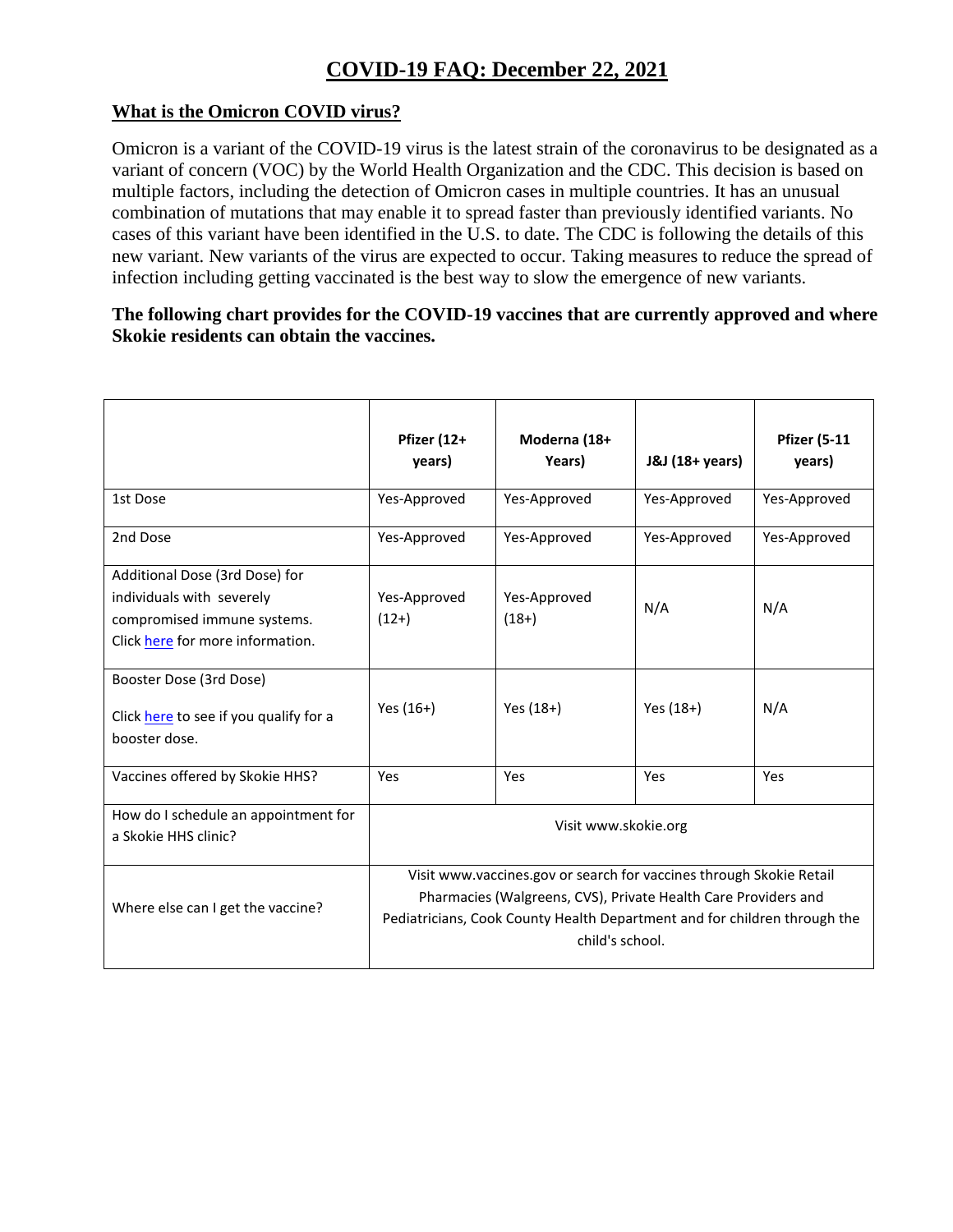|  | What is the different between Dose #3 Additional Dose and Dose #3 Booster Dose? |  |  |  |
|--|---------------------------------------------------------------------------------|--|--|--|
|--|---------------------------------------------------------------------------------|--|--|--|

|                                | Vaccine Dose 3 - Additional    | Vaccine Dose 3 - Booster Dose                    |
|--------------------------------|--------------------------------|--------------------------------------------------|
|                                | <b>Dose</b>                    |                                                  |
| Which vaccines?                | Available Now for Pfizer and   | Pfizer, Moderna and Johnson & Johnson (J&J)      |
|                                | Moderna                        |                                                  |
| Who qualifies?                 |                                | All Individuals (16) years and up.               |
|                                | Only for Immunocompromised     |                                                  |
|                                | Individuals                    |                                                  |
| What is the purpose            | Purpose is to bring immune     | This dose "boosts" an individual's immune system |
| of this extra dose?            | system antibodies up to a      | because the immune response may slow after a     |
|                                | sufficient level of protection | certain amount of time                           |
| How long after                 | Able to receive 28 days after  | Able to receive six months or more after the     |
| receiving 2 <sup>nd</sup> dose | $2nd$ dose                     | second or third dose of Pfizer or Moderna or two |
| can I receive dose?            |                                | months after the first dose of Johnson and       |
|                                |                                | Johnson.                                         |

#### Q: **If I need a COVID-19 vaccine booster dose, does that mean that the vaccines aren't working well?**

The vaccines are working very well to prevent the worst cases of COVID-19 that lead to hospitalization or death, even against the highly contagious Delta variant. The virus is constantly changing and booster shots are recommended for some people to ensure the best protection.

#### **Q: Why should I get a booster dose of the COVID-19 vaccine?**

A: While the COVID-19 vaccines currently authorized in the U.S. continue to be effective in reducing the risk of severe disease, hospitalization and death, including protection against the Delta variant, many vaccines see reduced protection over time. While study and data analysis are ongoing, federal health officials have concluded that a booster shot will be needed to maximize vaccine-induced protection and prolong its durability.

## **Q: Does my booster dose of COVID-19 vaccine need to be from the same manufacturer as my first and second doses?**

A: No. The vaccines can be used interchangeably. You should receive whichever vaccine is available on the day that you go to get a booster.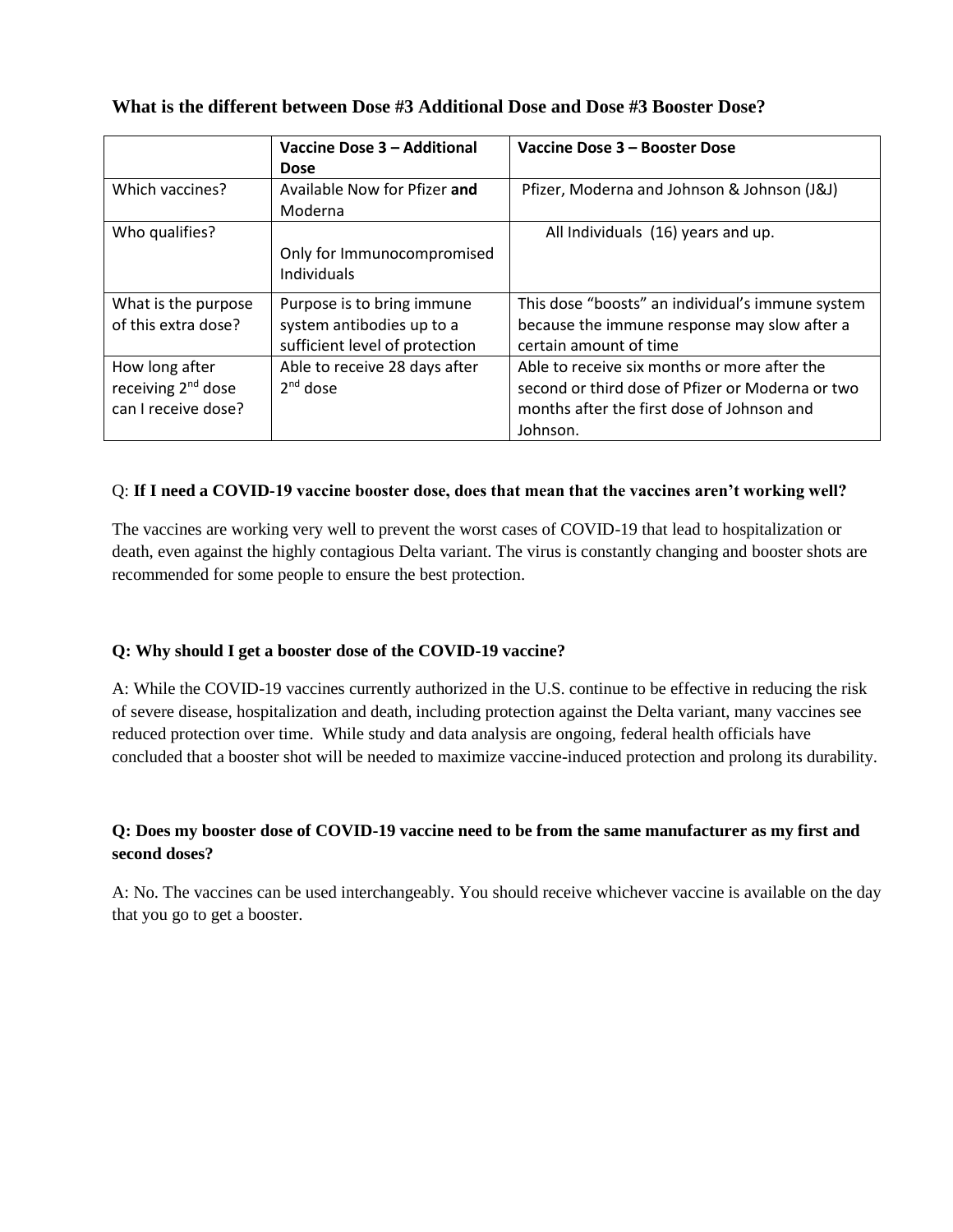#### **Q: Is there a minimum interval between administering routine vaccines and COVID-19 vaccines?**

A: No. You may receive a COVID-19 vaccine and other vaccines without regard to timing. This includes receiving a COVID-19 vaccine and any other vaccines (including live, attenuated vaccines such as the measlesmumps-rubella [MMR] vaccine) on the same day and/or at the same time.

When deciding whether to co-administer other vaccines with a COVID-19 vaccine, consider:

- If you are behind or at risk of becoming behind on recommended vaccines;
- Your risk of vaccine-preventable disease such as COVID-19 and flu, due to exposures at work or during an outbreak;
- The side effects of the vaccines

Learn more about [co-administration with other vaccines.](https://www.cdc.gov/vaccines/covid-19/clinical-considerations/covid-19-vaccines-us.html?CDC_AA_refVal=https%3A%2F%2Fwww.cdc.gov%2Fvaccines%2Fcovid-19%2Finfo-by-product%2Fclinical-considerations.html#Coadministration)

#### **Q: Can people who received a Johnson & Johnson (Janssen) COVID-19 vaccine get a booster dose of an mRNA vaccine?**

A: Yes. The company's research suggests that a 2nd dose of the J&J vaccine, more than two months after your original dose, may increase the effectiveness of the vaccine against COVID. The FDA, CDC, and IDPH are all stating that receiving an mRNA vaccine after receiving a J&J vaccine will improve the effectiveness of the vaccine. The vaccines can be mixed for better coverage.

#### **Q: Is the booster dose the same as the first and second doses that I received?**

A: The Pfizer and the J&J doses are the same. The Moderna dose is half of the dose that is administered for doses one and two received before. All of these booster doses have proven to be safe and effective.

#### **Q: Where can I get a third "Additional Dose" or a booster dose?**

A: Vaccine is readily available. Currently, vaccine providers, including HHS, pharmacies, pop-up clinics and other healthcare providers can provide third additional doses and booster doses. Skokie HHS is offering third additional and booster doses according to the schedule below. Residents can also find a vaccine provider from the **[Village website,](https://www.skokie.org/1103/Updates) [www.vaccines.gov](https://www.vaccines.gov/)** or by calling 1-800-232-0244 (TTY 888-720-7489).

**Q: When are HHS COVID-19 vaccination clinics held?**A: Visit [www.skokie.org](http://www.skokie.org/) to find information on available Skokie HHS COVID-19 vaccination clinics.

- **All HHS COVID-19 vaccination clinics are held at 7770 Frontage Road, Skokie**, except for Johnson & Johnson vaccines (see below).
- Johnson & Johnson Vaccine: Must call HHS at 847-933-8252 to schedule an appointment.

**There are numerous COVID-19 vaccine providers in the community, many with evening, weekend and walk-in hours. [See information on other COVID-19 vaccine providers in the community.](https://www.skokie.org/1103/Updates)**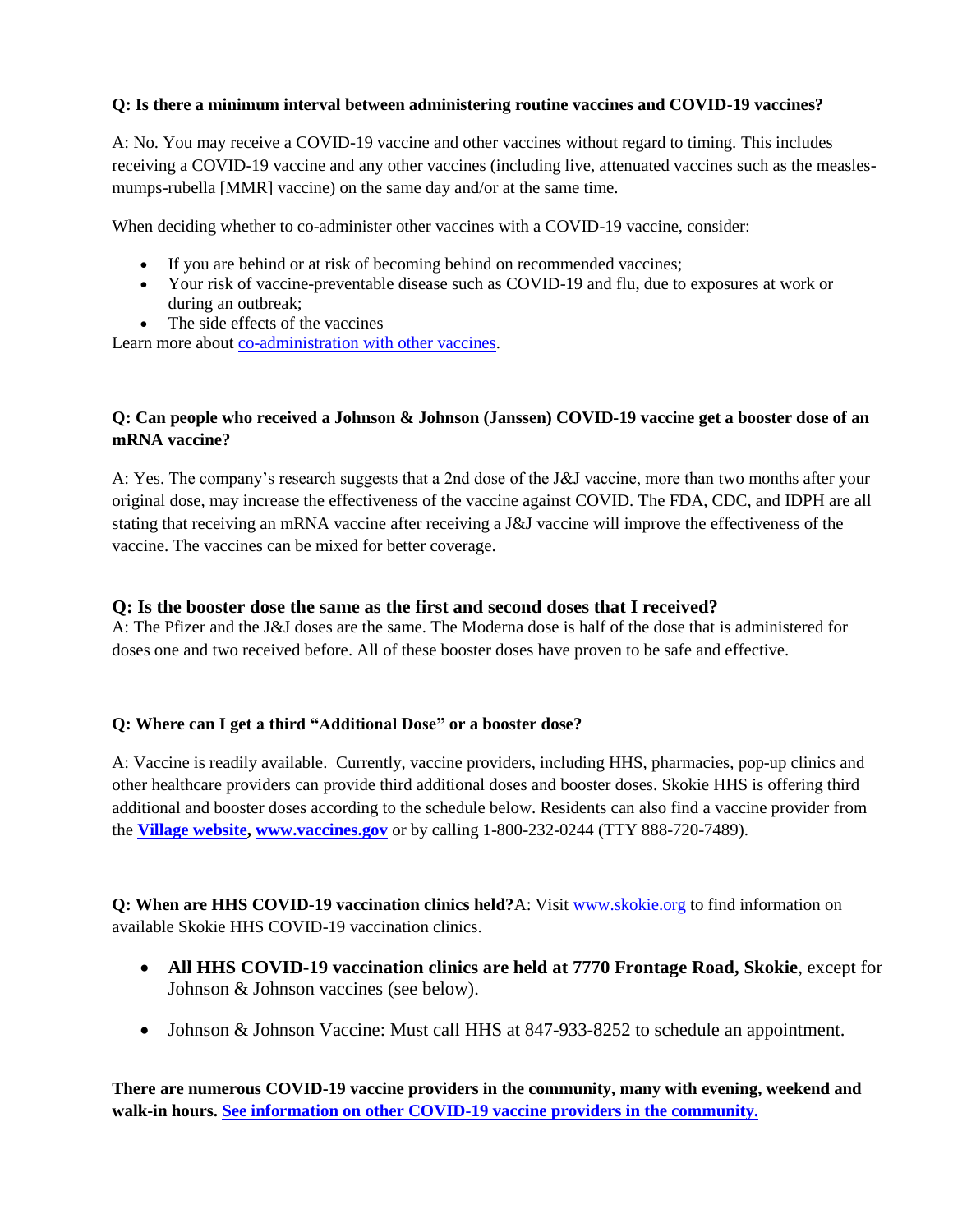#### **Q: Will I be notified when it is time for my booster dose?**

A: No. Residents that received their first and second doses from HHS or a different vaccine provider can receive their third and/or booster dose from the Village's HHS Department, however they will not receive any notice that they are eligible for a booster dose.

#### **Q: Will I have to make an appointment to receive a booster dose?**

A: Yes. All booster doses will be given by appointment only, according to the clinic schedule. Once a resident receives an email alerting them that they are eligible for a booster dose, they are welcome to make an appointment at any upcoming clinic at www.skokie.org

#### **Q: Do I have to get the booster dose right away or at a later date?**

A: According to the latest information from the FDA, booster doses for Pfizer are recommended for individuals 18 years and older that meet specific requirements a minimum of six months from the individual's second dose date for Pfizer and Moderna and two months after an individual's first dose date for Johnson and Johnson. It is a personal choice to wait longer than the six months.

#### **Q: I am a Skokie resident but got my first and second doses from another provider. Can I get**

#### **a booster dose from the Village?**

A: Residents who did not receive their first and second doses from the Village are encouraged to contact their original provider for their third booster dose. If a Skokie resident's original provider cannot provide a booster dose, then that resident can register for a clinic provided by HHS.

**There are numerous COVID-19 vaccine providers in the community, many with evening, weekend and walk-in hours. [See information on other COVID-19](https://www.skokie.org/1103/Updates) vaccine providers in the community.**

#### **Q: Will I have to pay for the booster dose of COVID-19 vaccine?**

A: All COVID-19 vaccine shots are free, including first, second, additional and booster doses.

## **Q: I prefer Johnson & Johnson vaccine. Does Skokie still administer that type of vaccine, and will I need a booster dose?**

A: The Village will still administer Johnson & Johnson vaccine upon request. Contact 847/933-8252 to make an appointment for a Johnson & Johnson vaccine first dose or booster dose.